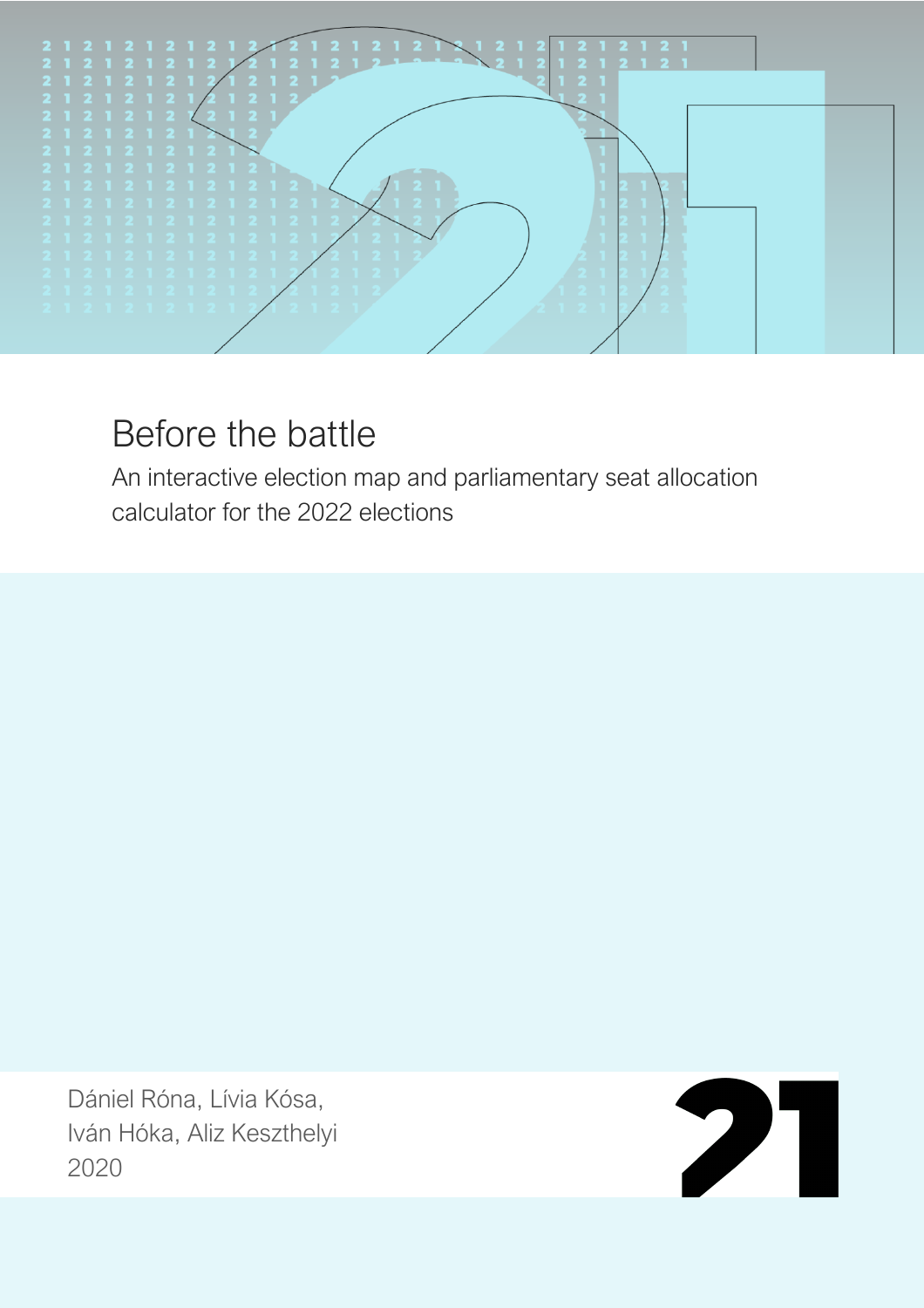The 21 Research Centre has created an interactive electoral map with which citizens can predict the number of seats the opposition and the current ruling party, FIDESZ would win based on their (expected) national vote share. By what margin the share of votes would need to change by 2022 for the opposition to win the next election? What can we expect based on the current poll data, how many seats will the opposition win in 2022 given that the main opposition parties have already agreed to nominate only one candidate against Fidesz in each of the 106 constituencies? It seems that the next parliamentary election will be a battle between two forces - a united opposition and the Fidesz - similarly to 2006 when the two main forces were MSZP (the socialist party, which has shrunk considerably since then) and Fidesz.

## Brief explanation of the Hungarian election system

There are two ways in which parties delegate MPs to the parliament and in line with this, citizens have one vote for a party list and one for a constituency candidate. There are 106 constituencies and each of these constituencies' citizens elect their preferred candidates (who enjoy the support of the national parties). The other way candidates get to the parliament is from their party lists to which citizens also vote during national elections. These party lists are closed and the ranking of the candidates in the lists are determined by the parties themselves. Another component which adds to the list votes is the 'loser-compensation'. This means that votes for candidates who have lost in their constituencies, will count towards their party's national list votes. Another factor which adds to the party list/national votes is the 'winner compensation' which is best illustrated by an example. Let's say candidate A received 1000, and candidate B received 400 votes in a constituency in which both ran for the seat. The votes of candidate B will count towards his/her party lists based on the rule of loser compensation. According to the rule of winner compensation, candidate A's votes above 401 (because the candidate would have already won by receiving 401 votes) will count towards A's party list.

The 21 Research Centre created an interactive electoral map as well as a tool for predicting the number of seats that could be won by each political side given their current national support. This model provides insight into how electoral maps might look like in case Fidesz or the opposition would win the majority of parliamentary seats. This election prediction model also shows based on the users' guesses of the national vote division, which constituencies are likely to be won by the opposition and which by the Fidesz party. The users can adjust the predictions of each constituency in order to change the supposed outcome based on their own hypothesis. While they are adjusting the map, an interactive tool shows how the division of seats in parliament would change given different vote shares in the constituencies.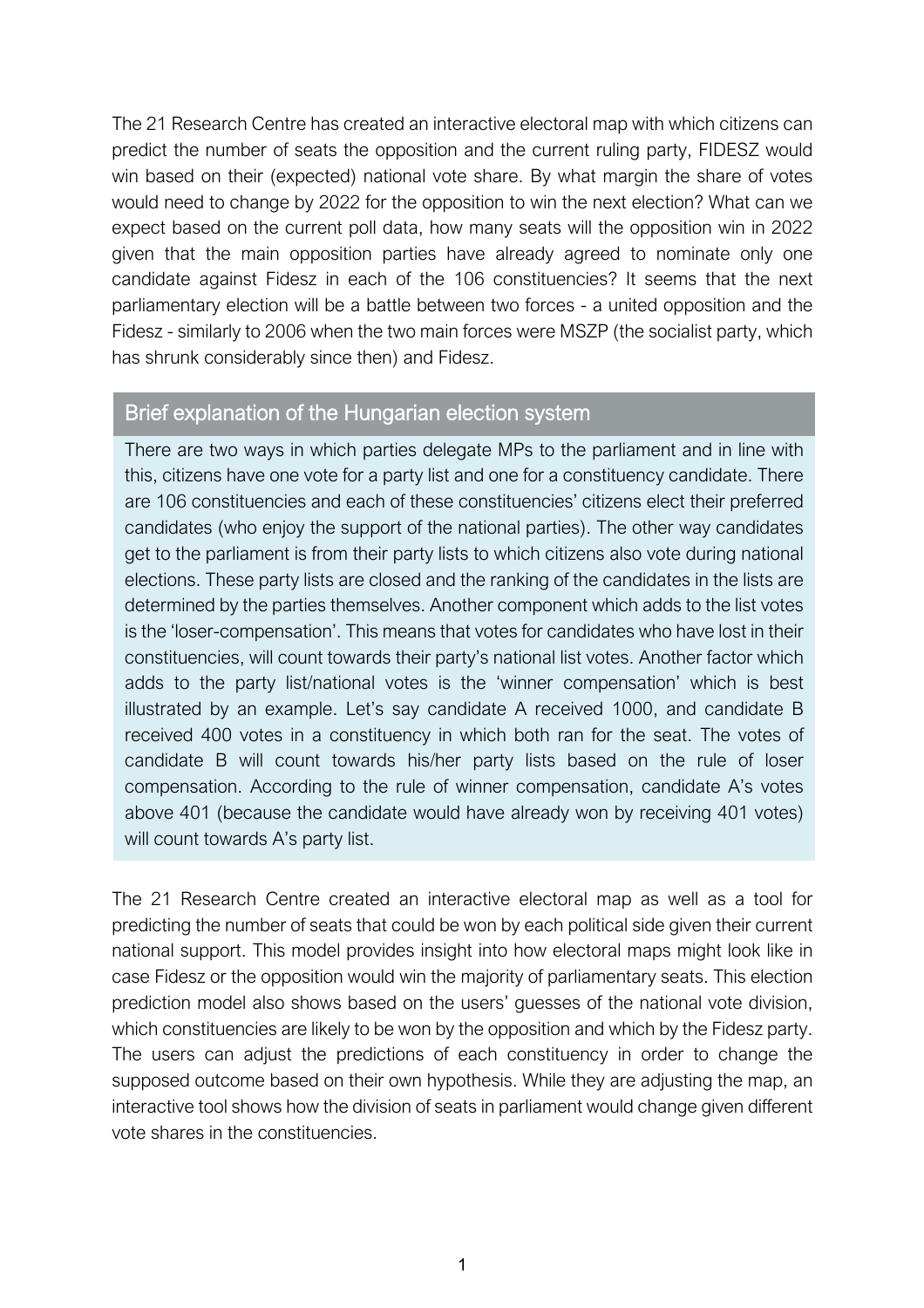The election prediction model is mainly based on the results of the 2019 European parliamentary election broken down to the national constituencies (the EP election results are additionally adjusted by 2019 municipal elections). Therefore, our model's assumption is that the geographical share of votes would be similar in the 2022 national elections to the previous two elections. Further assumptions are that Fidesz will receive 300 000 votes from Hungarian citizens living outside Hungary (which has been the case in previous national elections as well) and that the one 'nationality representative' who has long been loyal to the governing party, will vote with Fidesz, as they usually do. Two other assumptions are that far right party, '*Mi Hazánk*' (translates to 'Our homeland') and a joke party, '*Kétfarkú Kutyapárt*' (translates as Two-tailed dog party) will not get enough votes to be above the 5% qualification threshold, therefore, they are not expected to win any seats in the parliament (based on current trajectories). The opposition's vote share is calculated by adding together the vote ratios of the main opposition parties (DK, liberal democrats; Momentum, young progressives; MSZP, the socialist party; Jobbik, rightwing party; Párbeszéd and LMP; both green parties) in the 2019 European parliamentary elections.

Another important assumption of our model is that the geographical patterns of public support for the parties remain the same. It means that for example if the user assumes that Fidesz's popularity has doubled since the last election, it would show that the party has doubled its vote share in all constituencies - yet, the pattern remains the same.

With the above assumptions taken carefully into consideration, our model uses the next function to calculate the vote share:



The simulation follows this path:

Our model calculates the votes in each constituency based on the users' inputs and decides one-by-one about the constituencies, which party's candidate is predicted to win it. Then, the system also calculates the margin of the win in the particular constituency and adds these votes to the national party list. Same happens with the votes of the losers of the constituencies, their votes will also be added to their party lists. In the following, the model aggregates the votes for the party lists and adds the votes by Hungarian nationals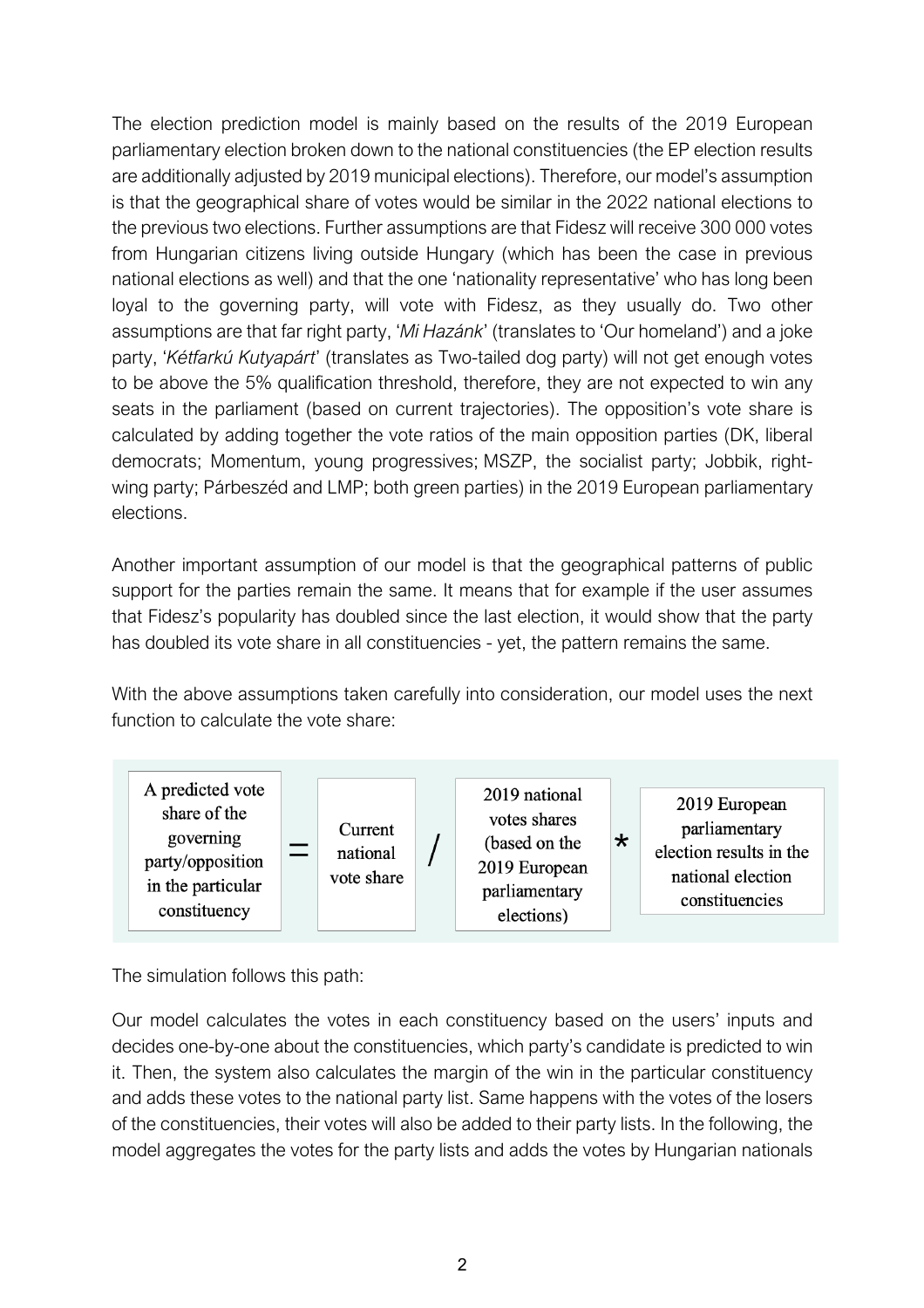living abroad to these as well. Finally, the parliamentary seats will be allocated to each party based on the D'Hondt method.



1. Table. Results of the election simulations (seat share %)

The graph shows a substantially uneven playing field: while a Fidesz victory by 4 percentage points would result in a 61-39 share of mandates in favor of the government, the same advantage for the opposition would only grant them a minimum majority (51- 49). The opposition needs 15% advantage to gain two thirds of the mandates of parliamentary seats (constitutional majority). The reason for that is the prevalence of a larger eligible voter population (approximately 80,000 people) in the oppositional constituencies, compared to the ones in the ruling party's constituencies (around 75,000 people). Consequently, one vote for the opposition worth less than one for Fidesz.

## Important conclusions:

- 1. In order to win a majority, the opposition needs about 3-4 percentage points more than Fidesz.
- 2. In case of an equality of votes (47-47%), Fidesz wins 55-45% majority of the seats in the parliament. Furthermore, even with a slight (2 percentage points) advantage for the opposition, the government can expect a 52-48 mandate majority outcome.
- 3. To win a two-third majority in parliament, Fidesz would need a 14 percentage point lead. These results almost precisely match the ones of Tóka from 2019.
- 4. Additionally, it is visible how significantly the cooperation of the opposition on a constituency level improves the overall position of the opposition. In 2018 the overall advantage of the opposition by one percentage point has led to a twothirds majority for Fidesz. Compared to the 2014 election, where there was no strategic coordination within constituencies on the opposition's side, the difference is even more striking: the opposition parties who secured seats in